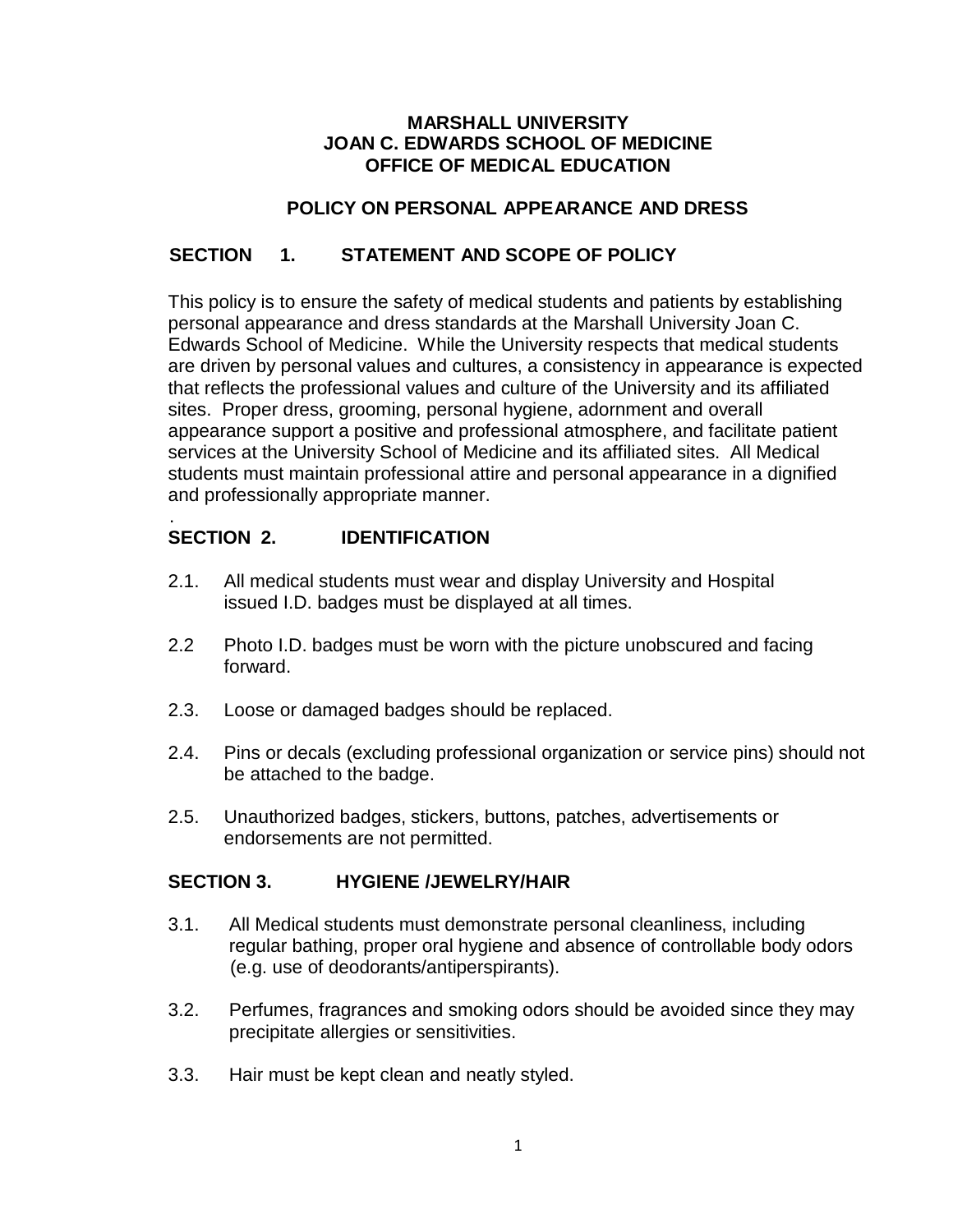- 3.3.1. All beards and moustaches must be trimmed and neat in appearance.
- 3.3.2. Hair must be of a naturally occurring color (e.g., not purple)
- 3.3.3. Hair shall be contained in such a manner so that it does not come in contact with patients. Any apparatus used to hold back hair must be clean.
- 3.3.4. Hats or other head coverings are not permitted unless specifically designated by the Clerkship as part of appropriate work attire. Exceptions for religious reasons may be granted by the Clerkship Director per Section 8 of this policy.
- 3.4. Fingernails should be clean, well-manicured and moderate in length (less than one-fourth inch from fingertip) and appropriate for the work site. Due to infection control guidelines, artificial nails, extensions, jeweled or pierced fingernails are not permitted.
- 3.5. All jewelry and other accessories must comply with OSHA standards and conform to the following guidelines:
	- 3.5.1. Other than pierced ears, jewelry in pierced sites may not be visible or detectable.
	- 3.5.2. All other visible body piercings (including gauges and tongue piercings) must be covered or removed during work.
	- 3.5.3. Other jewelry should be appropriate for the work site, and worn in a limited fashion when working directly with patients.
- 3.6. Every effort must be made to cover visible tattoos on face, neck, arms, or hands or tattoos that are one inch in size and above. Additionally,
	- 3.6.1. Tattoos that are graphic/disturbing must be covered as best as possible at all times. Examples include but are not limited to tattoos displaying violence, drugs, sex, alcohol or tobacco products.
- 3.7. Medical students must make preparations for ensuring dress and personal hygiene standards are met at all times, including after a night on-call.
- 3.8. Medical Students may ask the Clerkship Director for exception from the provisions of this Section due to religious, medical, cultural or other reasons as provided in Section 8 of this policy.

# **SECTION 4. FOOTWEAR**

4.1. For safety and infection control purposes, shoes must have an enclosed toe and a sole not easily penetrable to prevent injury.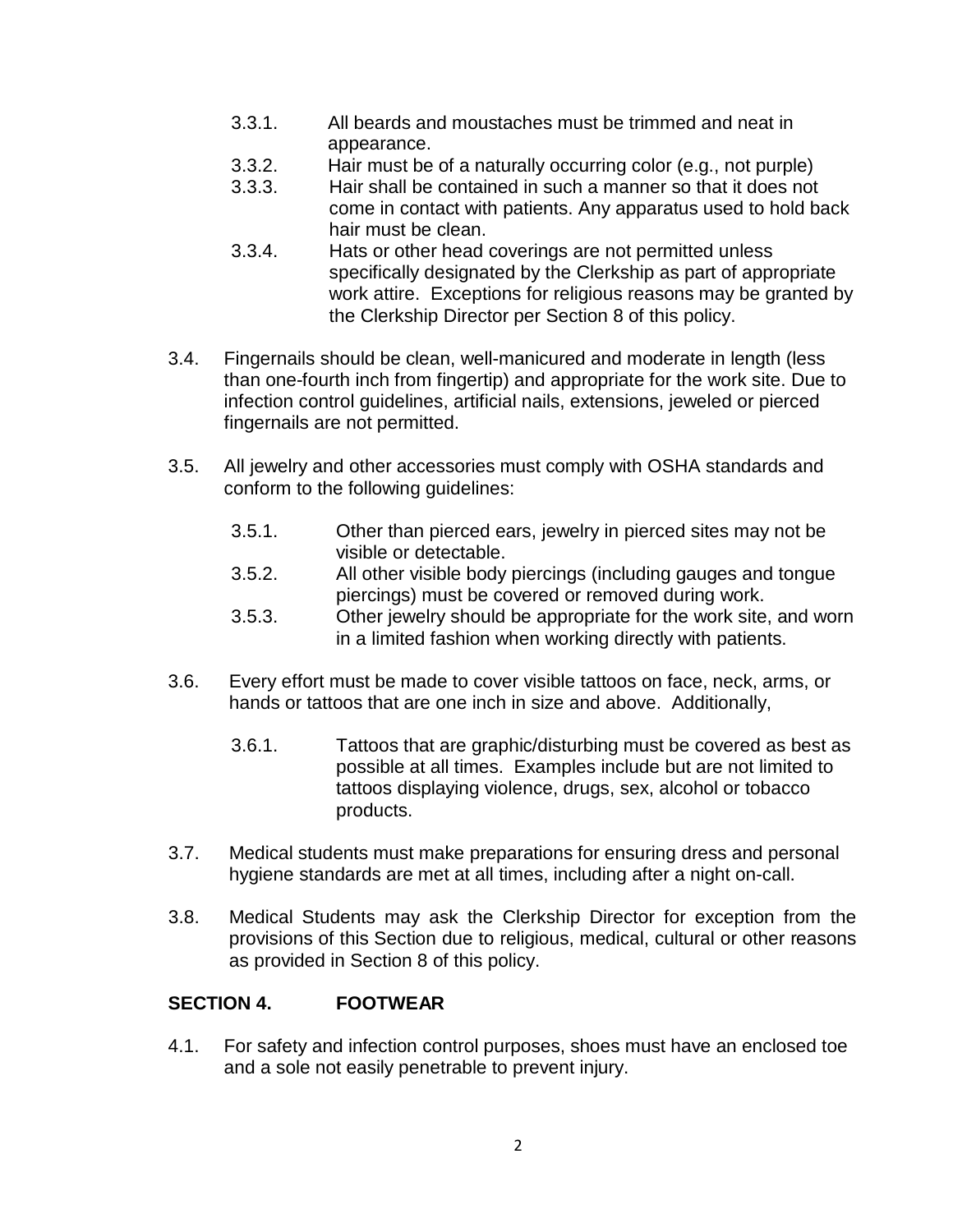- 4.1.1. Open-toed shoes, sandals, slips, thongs, flip flops and excessively high (more than 3 inches) are prohibited in hospital/patient care areas.
- 4.1.2. Tennis shoes/sneakers are acceptable ONLY with scrubs and must comply with Joint Commission standards.
- 4.1.3. Medical clogs are allowed.
- 4.2. Shoes must be clean and in good repair.
- 4.3. Socks or stockings must be worn at all times.
- 4.4. Medical students may ask the Clerkship Director for exception from the provisions of this Section due to religious, medical, cultural or other reasons as provided in Section 8 of this policy.

# **SECTION 5. GENERAL APPEARANCE**

- 5.1. Medical students should be dressed in a conservative style and in a manner that is not regarded as controversial or offensive. The following are prohibited:
	- 5.1.1. Faded, torn, ripped or frayed clothing;
	- 5.1.2. Midriff or off-the-shoulder blouses, sweaters, or dresses;
	- 5.1.3. Tight, sheer, or revealing clothing (e.g., low-cut blouses, short skirts, yoga pants, leggings and shorts with leotards);
	- 5.1.4. Clothing with advertisements, sayings, or logos, with the exception of approved University or Department apparel when worn as part of the uniform;
	- 5.1.5. Spaghetti strap or strapless shirts or dresses;
	- 5.1.6. Denim jeans;
	- 5.1.7. Shorts or sports attire, or<br>5.1.8. Sweatshirts
	- **Sweatshirts**
- 5.2. Men are to dress in a non-controversial and conservative style in a shirt, tie, slacks, conventional shoes or loafers and a clean, white laboratory coat unless authorized otherwise by the Clerkship Director. Suits and/or sport coats may be required by some Clerkships.
- 5.3. Women should dress in a non-controversial and conservative in style with the following notations:
	- 5.3.1. There should be minimal or no cleavage showing.
	- 5.3.2. Hosiery may be required by some Clerkships.
- 5.4. Proper undergarments are required for all Medical students. Undergarments should not be shown through the clothing.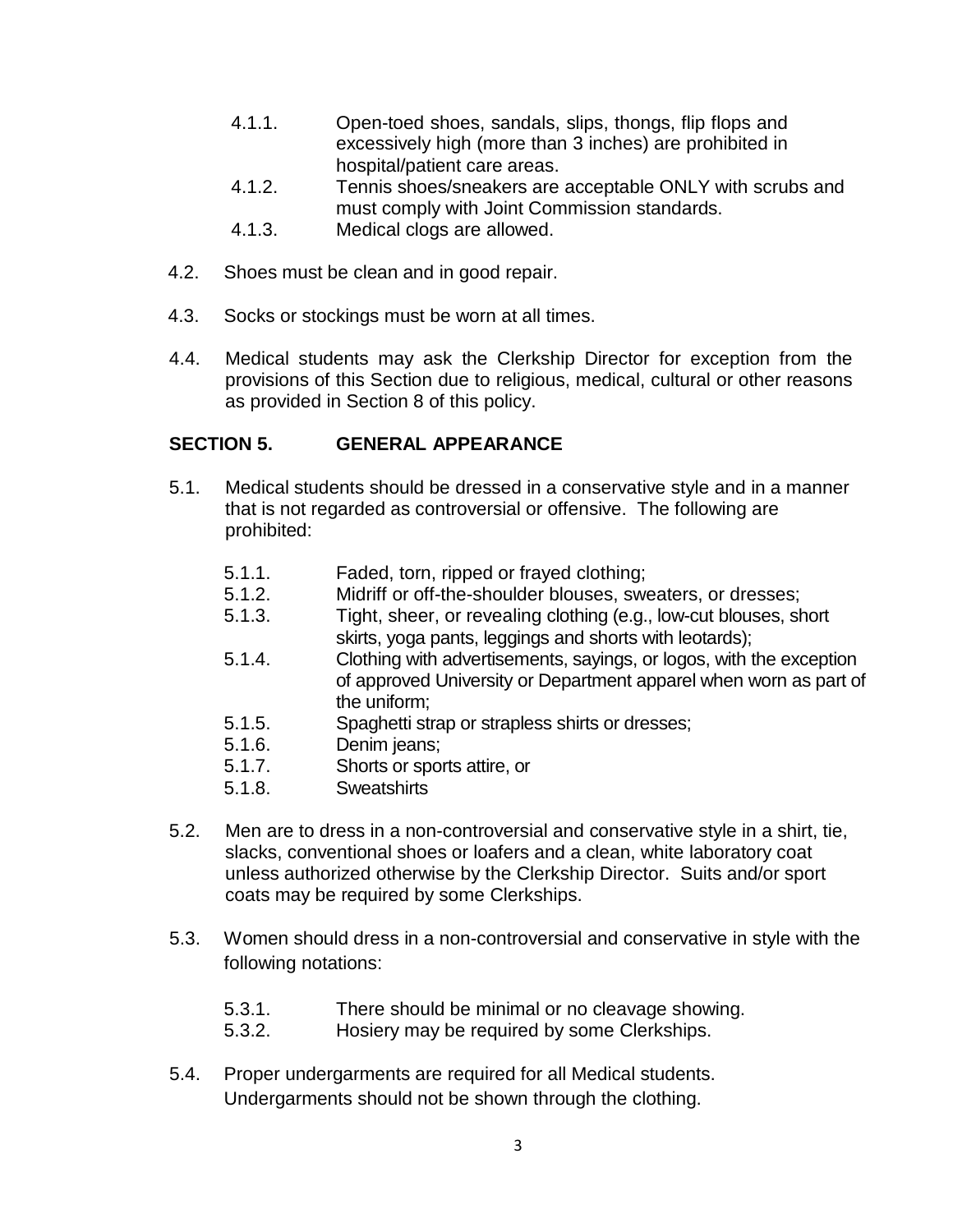- 5.5. Unless deemed otherwise by the Clerkship Director, a clean, pressed white Lab coat must be worn at all times. In concurrence with Section 2 above, ID badges must be worn at all times.
- 5.6. Chewing gum is not considered appropriate in the presence of patients, visitors, or guests. Chewing gum may be approved on a case-by-case basis by the Clerkship Director for special circumstances such as participation in a Smoking Cessation Clerkship.
- 5.7. The use of earphones, headphones, IPods in public or patient care areas is not permitted, unless approved by the Clerkship Director.
- 5.8. Medical students may ask the Clerkship Director for exception from the provisions of this Section due to religious, medical, cultural or other reasons as provided in Section 8 of this policy.

# **SECTION 6. HOSPITAL ATTIRE /SCRUBS**

- 6.1. Medical students who change into scrub clothing while on duty are permitted to wear street clothes to/from the work area.
- 6.2. Medical students wearing hospital-provided scrubs are expected to follow infection control procedures established for each area.
- 6.3. The wearing of such scrub clothing outside the treatment or work area without a lab coat is strictly prohibited unless noted below:
	- 6.3.1. Between/closely following OR cases
	- 6.3.2. At night
	- 6.3.3. On-call for Trauma
	- 6.3.4. Rotating in the Labor and Delivery, Surgical Intensive Care Unit, Emergency Department or Burn Unit.
	- 6.3.5. Other rotations or situations as permitted by the Clerkship Director.
- 6.4. Medical students are prohibited from wearing scrubs to clinics, lectures, or conferences.
- 6.4. Non-conductive paper shoe coverings, hair coverings and masks prescribed for wear must be removed immediately upon leaving the work area and never worn about the Hospital.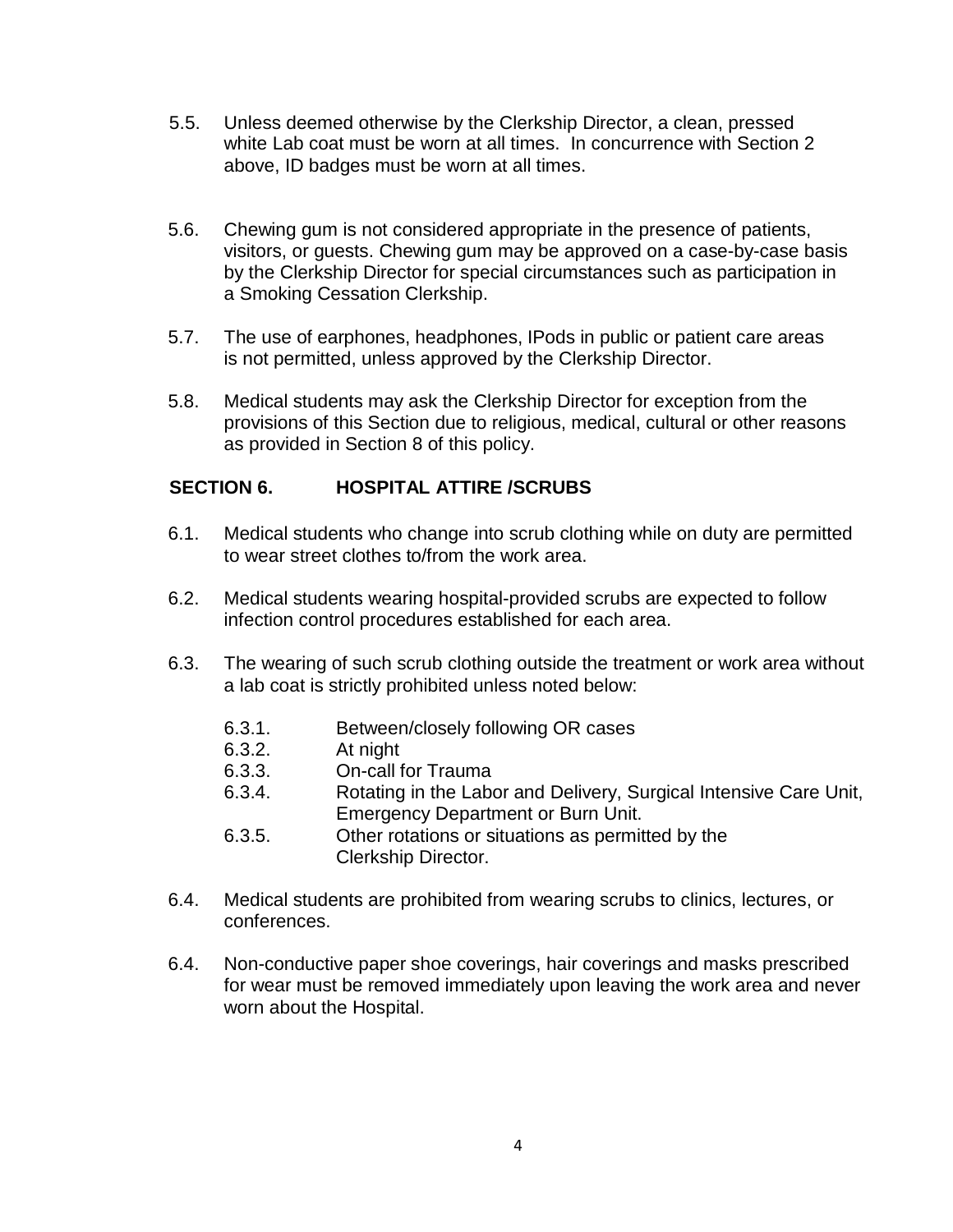- 6.5. Scrub clothing that is Hospital property is not to be worn outside. Medical students removing scrub clothing from the Hospital are subject to disciplinary action.
- 6.6 To ensure compliance with this section, Medical students are to keep a change of clothing in their locker suitable for working in the clinic and attending conference.
- 6.7. Medical students may ask the Clerkship Director for exception from the provisions of this Section due to religious, medical, cultural or other reasons as provided in Section 8 of this policy.
- 6.8. The Clerkship Director may modify this dress code policy to reflect Clerkship preferences in wearing of scrubs outside of the operating room.

# **SECTION 7 PRESENTATION ATTIRE**

- 7.1 Medical students presenting at conferences or other professional meetings are expected to dress professionally and appropriately based upon the following guidelines:
	- 7.1.1. Male Presenters should wear a nice, dark suit (navy, brown or black) with matching/complementary tie.
	- 7.1.2. Women Presenters should wear a dark pants suit or skirt/pants with a blazer with minimal or no cleavage showing and tasteful jewelry.
- 7.2 The Clerkship Director may modify this dress code policy to reflect Clerkship preferences.

#### **SECTION 8. EXCEPTIONS/REASONABLE ACCOMMODATION**

- 8.1. The Clerkship Director may exempt Medical students from any part of this policy based on Clerkship preference, religious, cultural, medical or disability situations. Individual requests for exception/reasonable accommodation should be submitted to the Clerkship Director.
- 8.2. Such request will be reviewed on an individual basis for compliance with this policy, with input from the Office of Diversity and the OME as needed.
- 8.3 Should a Medical student not be satisfied with the decision of the Clerkship Director, appeal may be made to the OME.
- 8.4. The decision of the OME is final.